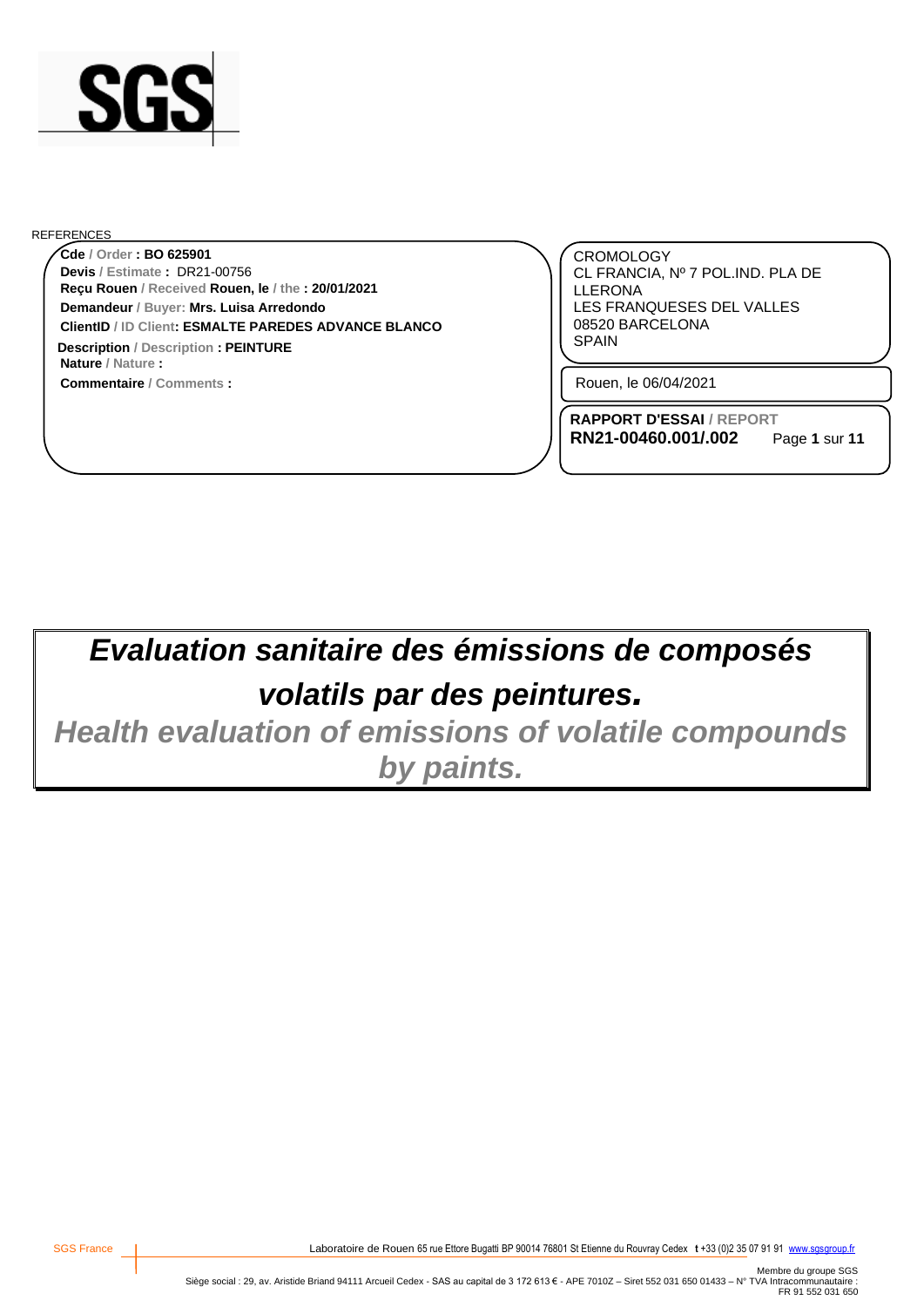

## *I.***Description de l'échantillon /** *Sample Description*



#### **II.But des analyses /** *Objective of analysis*

L'objectif de cet essai est de caractériser les émissions de composés organiques volatils (COV) et d'aldéhydes (dont formaldéhyde) sur des peintures et d'en réaliser l'évaluation sanitaire selon le protocole européen ECA/IAQ (1997). La classe des émissions de chaque produit doit être déterminée suivant les critères des arrêtés du 19 avril 2011 et du 20 février 2012.

*The objective of this test is to characterize the emissions of volatile organic compounds (VOCs) and aldehydes (including formaldehyde) on paints and to carry out the health evaluation according to the European protocol ECA / IAQ (1997). The class of emissions for each product must be determined according to the criteria of the Orders of April 19, 2011 and February 20, 2012.*

(1) Assays subcontracted in a SGS laboratory (2) Assays subcontracted in a partner laboratory.<br>Abbreviations ME or MO described within the field "parameters" of this report mean "Internal method" (adapting from the referen

The testing report only concerns materials or products submitted for assay. The duplication of this document is only authorized in its entirety without the written permission of the laboratory. The present report is issued

general conditions of services. (Copy available on request).<br>This documents a fister of the Company subject to the Company subject to the Gompany subject to the School of<br>Documents at <u>http://www.ses.com/en/Terms-and-Condi</u> the fullest extent of the law."

Unless otherwise stated the results shown in this test report refer only to the sample(s) tested and such sample(s) are retained for 60 days only (indeed less depending on kind of sample(s)) or more than 60 days according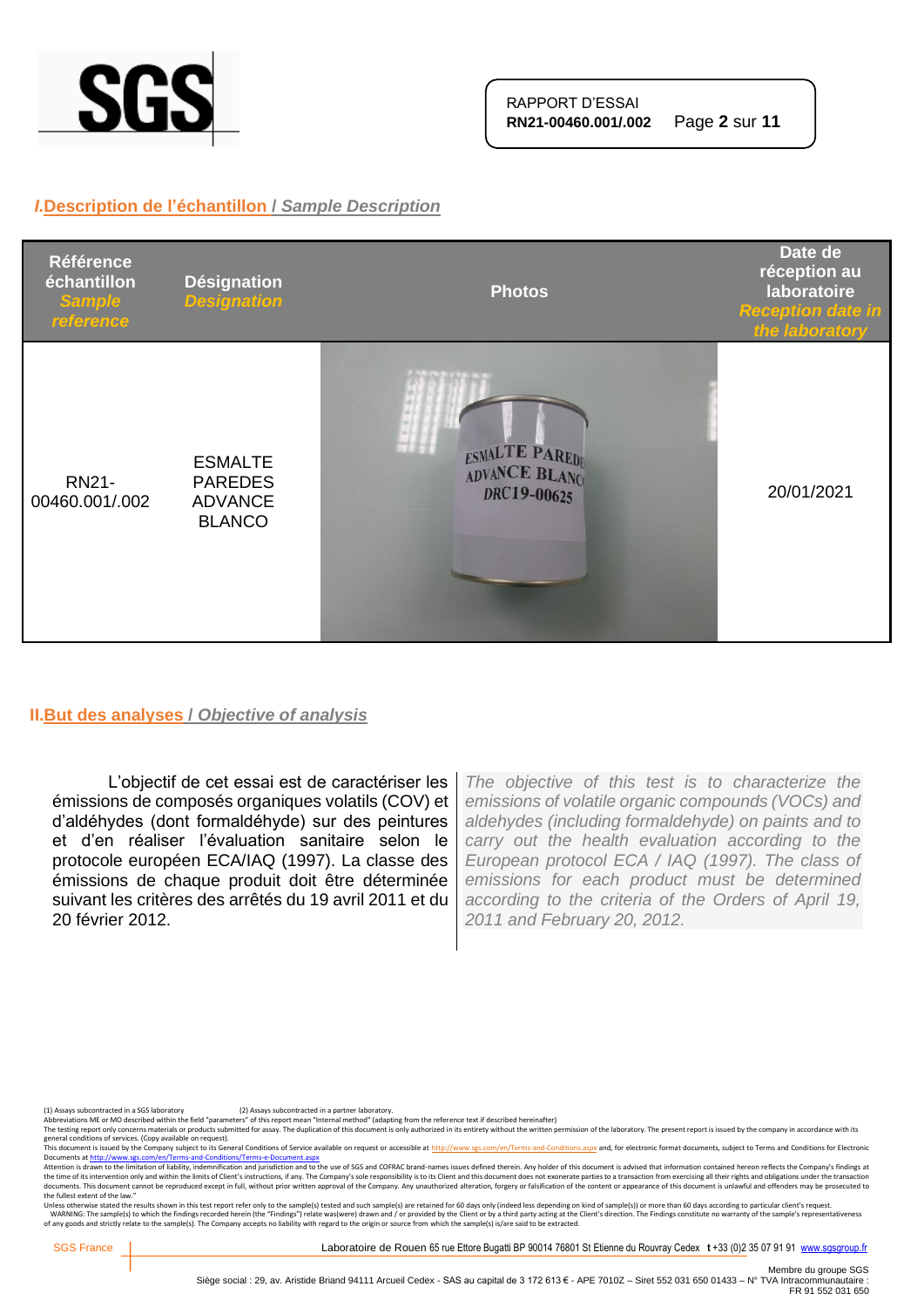

#### **III.Références Méthodes / Method References**

| Essai réalisé selon les méthodes d'essais   Test carried out according to the followi<br>suivantes : | methods: |
|------------------------------------------------------------------------------------------------------|----------|
| • Conditionnement du produit de construction   • Construction product conditioning                   |          |

- en chambre d'essai de 50.9 litres selon la norme NF EN ISO 16000-9 (08/2006), le décret n°2011-321 du 23 mars 2011 et l'arrêté du 19 avril 2011 modifié par l'arrêté du 28 mai 2009 relatif à l'étiquetage des produits de construction ou de revêtement de mur ou de sol et des peintures et vernis sur leurs émissions de polluants volatils.
- Mesure des COV : prélèvement sur tube TENAX TA et analyse chromatographique par TD/GC/MS selon la norme ISO 16000-6 (03/2012).
- Mesure du formaldéhyde : prélèvement sur cartouche DNPH et analyse chromatographique par HPLC/UV selon la norme ISO 16000-3 (12/2011).

Préparation de l'éprouvette d'essai selon la norme NF EN ISO 16000-11 (08/2006)

• Préparation de l'éprouvette d'essai afin de recréer le scénario type défini dans l'annexe B de la norme NF EN ISO 16000-9, au décret n°2011-321 du 23 mars 2011 et l'arrêté du 19 avril 2011 relatif à l'étiquetage des produits de construction ou de revêtement de mur ou de sol et des peintures et vernis sur leurs émissions de polluants volatils.

ing tests

- in an emission test chamber of 50.9 liters according to standard NF EN ISO 16000-9 (08/2006) and the decree nr. 2011-321 of March 23, 2011 and the by-law of April 19, 2011 modified by the by-law of May 28, 2009 regarding the labelling of construction products and covering the wall or floor and paint and varnish on their emissions of volatile pollutants.
- Measurement of VOC: sampling on TENAX TA tubes and chromatographic analysis by TD / GC / MS according to standard ISO 16000-6 (2012-03).
- Measurement of formaldehyde: sampling on DNPH cartridge and chromatographic analysis by HPLC /UV according to the standard ISO 16000-3 (2011-12)

Preparation of test sample according to standard NF EN ISO 16000-11 (08/2006)

• Preparation of test sample to recreate the scenario type as defined in Annex B of the standard NF EN ISO 16000-9, the decree nr. 2011-321 of March 23, 2011 and the by-law of April 19, 2011 regarding the labelling of construction products and covering the wall or floor and paint and varnish on their emissions of volatile pollutants.

(1) Assays subcontracted in a SGS laboratory (2) Assays subcontracted in a partner laboratory.<br>Abbreviations ME or MO described within the field "parameters" of this report mean "Internal method" (adapting from the referen

The testing report only concerns materials or products submitted for assay. The duplication of this document is only authorized in its entirety without the written permission of the laboratory. The present report is issued

general conditions of services. (Copy available on request).<br>This document is issued by the Company subject to its General Conditions of Service available on request or accessible at <u>http://www.sgs.com/en/Terms-and-Condit</u>

Attention is drawn to the limitation of liability, indemnification and jurisdiction and to the use of SGS and COFRAC brand-names issues defined therein. Any holder of this document is advised that information contained her the fullest extent of the law."

Unless otherwise stated the results shown in this test report refer only to the sample(s) tested and such sample(s) are retained for 60 days only (indeed less depending on kind of sample(s)) or more than 60 days according

SGS France | Caboratoire de Rouen 65 rue Ettore Bugatti BP 90014 76801 St Etienne du Rouvray Cedex t +33 (0)2 35 07 91 91 [www.sgsgroup.fr](http://www.sgsgroup.fr/)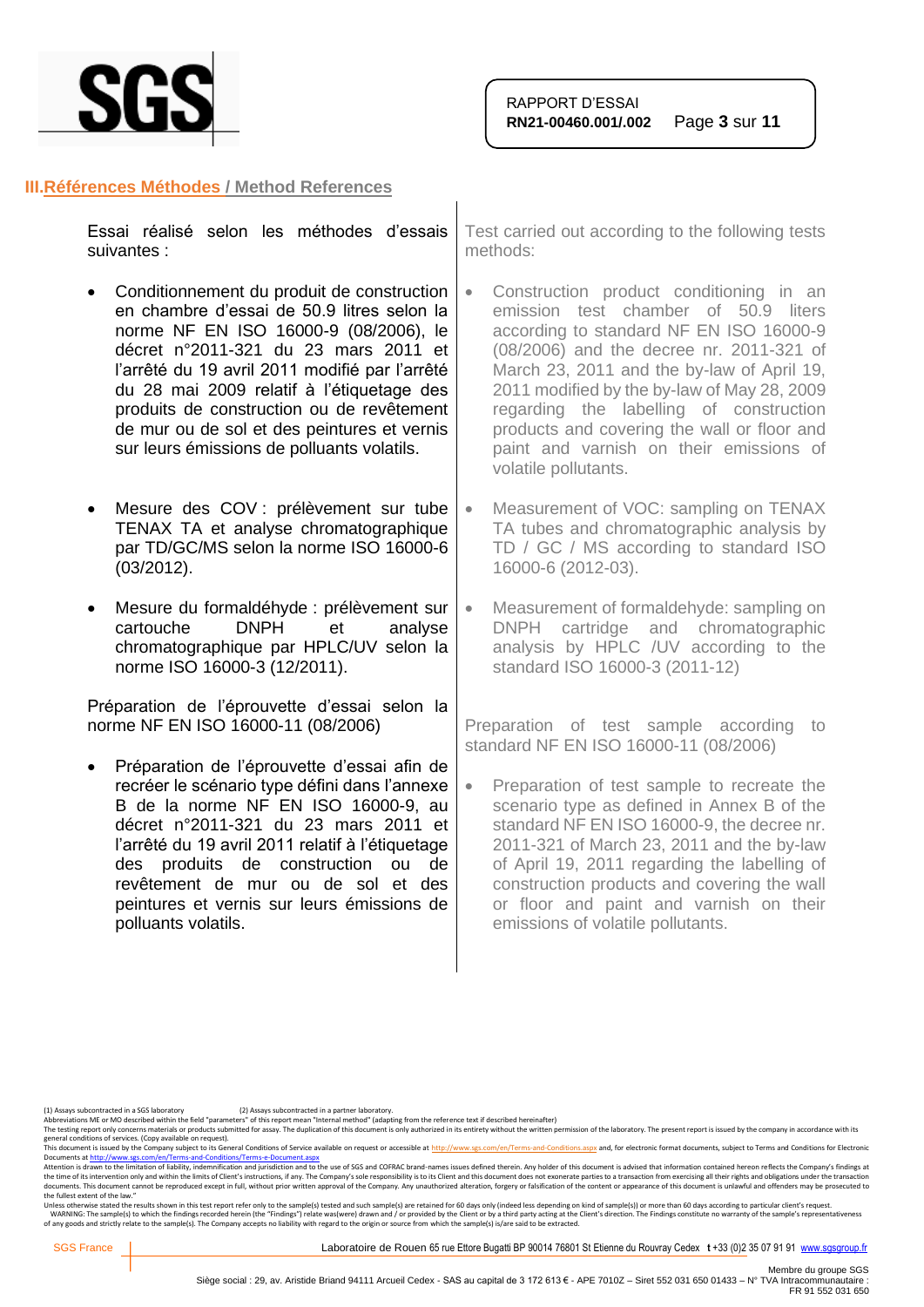

#### Les limites en fonction des étiquetages sont résumées ci-dessous :

*The limits according to the labels are summarized below:*

| <b>CLASSES</b>         | c      | B        | A        | $A^+$   |
|------------------------|--------|----------|----------|---------|
| Formaldéhyde           | >120   | $<$ 120  | < 60     | < 10    |
| Acétaldéhyde           | >400   | < 400    | $<$ 300  | $<$ 200 |
| Toluène                | > 600  | < 600    | $<$ 450  | $<$ 300 |
| Tétrachloroéthylène    | > 500  | < 500    | $<$ 350  | $<$ 250 |
| Xylène                 | >400   | < 400    | $<$ 300  | $<$ 200 |
| 1,2,4-Triméthylbenzène | > 2000 | < 2000   | $<$ 1500 | < 1000  |
| 1,4-Dichlorobenzène    | >120   | < 120    | < 90     | < 60    |
| Ethylbenzène           | >1500  | $<$ 1500 | < 1000   | $<$ 750 |
| 2-Butoxyéthanol        | > 2000 | < 2000   | $<$ 1500 | < 1000  |
| Styrène                | > 500  | < 500    | $<$ 350  | $<$ 250 |
| COVT                   | > 2000 | < 2000   | < 1500   | < 1000  |

(1) Assays subcontracted in a SGS laboratory (2) Assays subcontracted in a partner laboratory.<br>Abbreviations ME or MO described within the field "parameters" of this report mean "Internal method" (adapting from the referen

Abbreviations ME or MO described within the neid "parameters" or this report intent intention of this document is only outhorized in its entirety without the written permission of the laboratory. The present report is issu

general conditions of services. (Copy available on request).<br>This documents a fister of the Company subject to the Company subject to the Gompany subject to the School of<br>Documents at <u>http://www.ses.com/en/Terms-and-Condi</u> the fullest extent of the law."

Unless otherwise stated the results shown in this test report refer only to the sample(s) tested and such sample(s) are retained for 60 days only (indeed less depending on kind of sample(s)) or more than 60 days according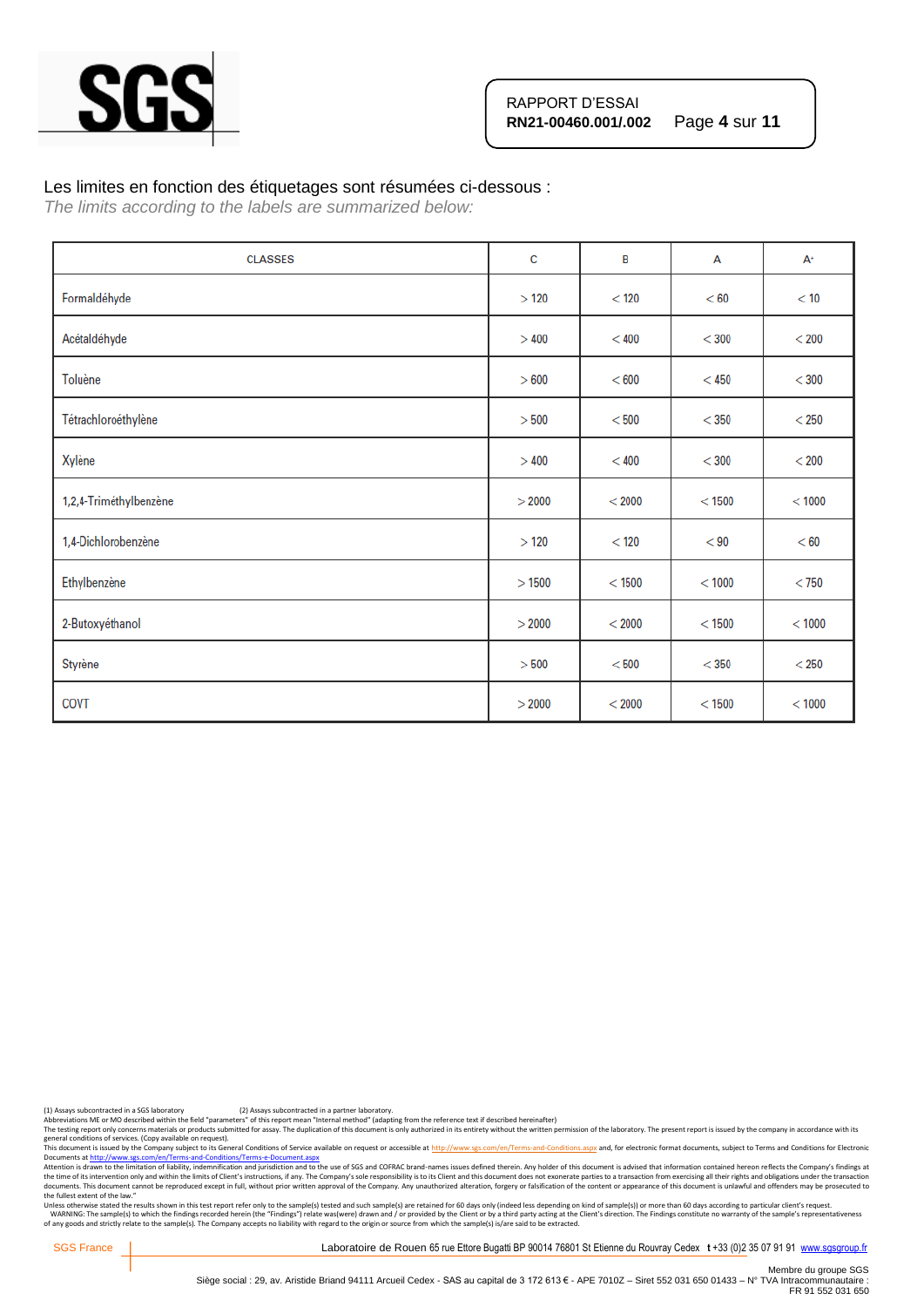

# **IV.Analyses / Analysis.**

# 1) Préparation de l'éprouvette d'essai (1)*./ Preparation of the test sample (1)*

| Méthode de préparation selon la norme NF EN     | Method of preparation according to standard     |
|-------------------------------------------------|-------------------------------------------------|
| ISO 16000-11 (08/2006) adaptée :                | NF EN ISO 16000-11 (2006-08) adapted:           |
| • Produits liquides : 2 couches de peinture ont | Liquids product: 2 layers of paint were applied |
| été appliquées sur un intervalle de 24 heures   | $\bullet$                                       |
| sur un support inerte en verre (6.0 g $\pm$ 10% | to an interval of 24 hours on an inert support  |
| par couche).                                    | glass $(6.0 g \pm 10\%$ per layer).             |
| • Après application, séchage de 72 heures       | • After applying, drying 72 hours before        |
| avant début de l'essai et conditionnement en    | beginning the test and conditioning in the test |
| chambre d'essai de 50.9 litres.                 | chamber 50.9 litres.                            |

(1) Assays subcontracted in a SGS laboratory (2) Assays subcontracted in a partner laboratory.<br>Abbreviations ME or MO described within the field "parameters" of this report mean "Internal method" (adapting from the referen

Abbrevations ML or MU described with the held "parameters" of this report mean "internal methor" ledapting from the reference text if elescibed meremalter) without the written permistion of the laboratory. The present repo

general conditions of services. (Copy available on request).<br>This documents a fister of the Company subject to the Company subject to the Gompany subject to the School of<br>Documents at <u>http://www.ses.com/en/Terms-and-Condi</u> the fullest extent of the law."

Unless otherwise stated the results shown in this test report refer only to the sample(s) tested and such sample(s) are retained for 60 days only (indeed less depending on kind of sample(s)) or more than 60 days according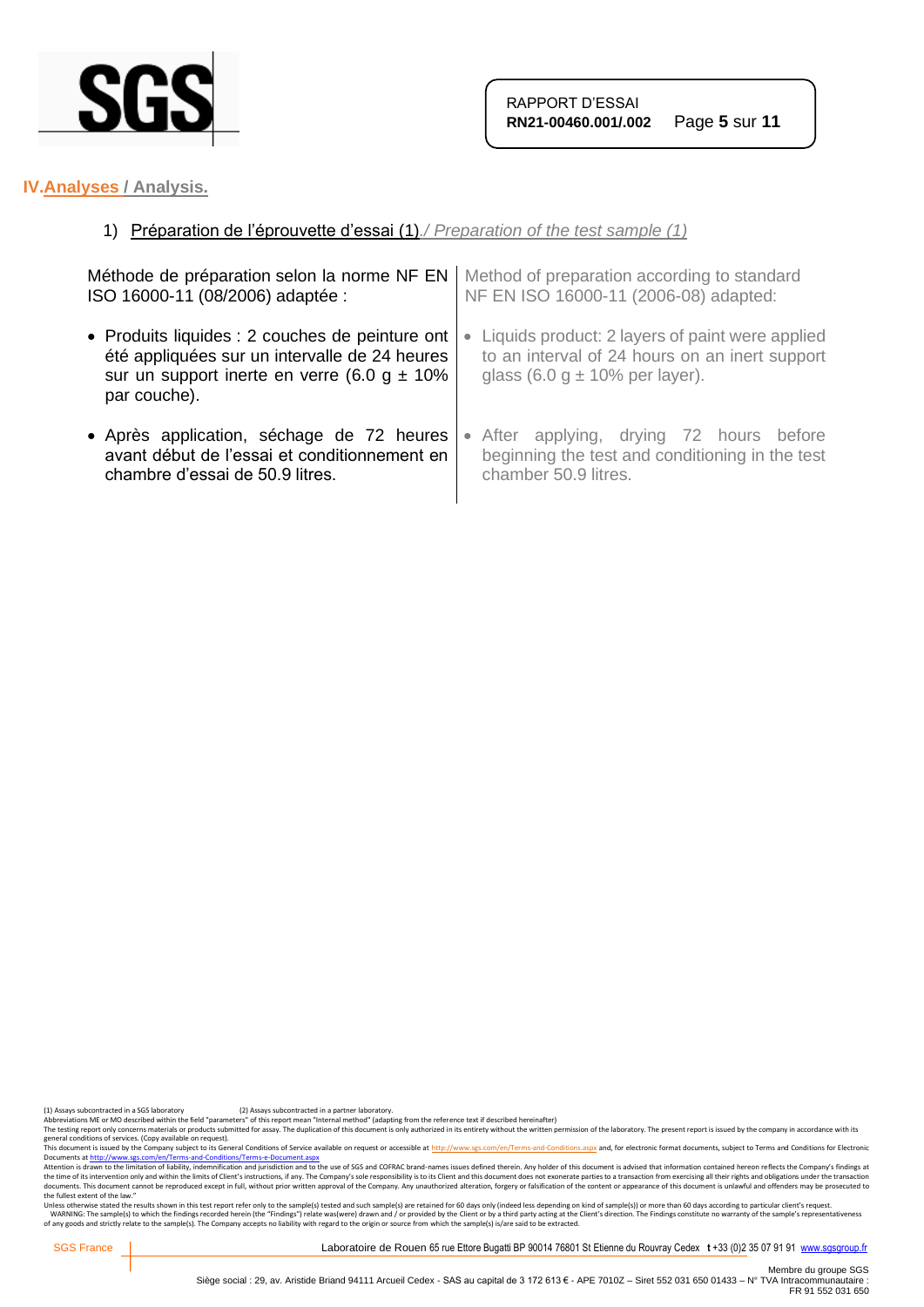

# *2)* Conditionnement en chambre d'essai d'émission (1) */ Conditioning in emission test chamber (1):*

L'éprouvette d'essai a été conditionnée sous une chambre d'essai d'émission en verre d'un volume de 50.9 litres. Les paramètres d'essai retenus, proches du scénario d'émission **« murs »** de la norme NF EN ISO 16000-9 adaptée, sont présentés dans le tableau ci-dessous.

*The test sample was conditioned under a glass emission test chamber with a volume of 50.9 liters. The selected test parameters, close to the "walls" emission scenario of the NF EN ISO 16000-9 adapted standard, are presented in the table below.*

| <b>Paramètres</b><br><b>Parameters</b>                             | <b>Conditions d'essai</b><br><b>Test conditions</b>        |
|--------------------------------------------------------------------|------------------------------------------------------------|
| Scénario<br>Scenario                                               | <b>MUR</b><br><b>WALL</b>                                  |
| Chambre d'essai d'émission<br><b>Emission test chamber</b>         | Cuve en verre<br>glass vat                                 |
| Volume de la chambre<br>Chamber volume                             | 0.0509 m3                                                  |
| Température<br>Temperature                                         | $23 \pm 2$ °C                                              |
| Humidité relative<br>Relative humidity                             | $50 \pm 5 \%$                                              |
| Surface de l'éprouvette<br>Sample area                             | $500 \text{ cm}^2$                                         |
| Débit d'air<br>Air flow                                            | $0.42$ l.min <sup>-1</sup>                                 |
| Taux de renouvellement d'air<br>Air renewal rate                   | $0.50 h^{-1}$                                              |
| Taux de charge<br>Load rate                                        | 1.00 $m^2.m^{-3}$                                          |
| Débit d'air spécifique surfacique<br>Specific air flow per surface | $0.50 \text{ m}^3 \cdot \text{m}^{-2} \cdot \text{h}^{-1}$ |
| Durée de l'essai<br><b>Test duration</b>                           | 28 jours<br>28 days                                        |

(1) Assays subcontracted in a SGS laboratory (2) Assays subcontracted in a partner laboratory.<br>Abbreviations ME or MO described within the field "parameters" of this report mean "Internal method" (adapting from the referen

The testing report only concerns materials or products submitted for assay. The duplication of this document is only authorized in its entirety without the written permission of the laboratory. The present report is issued

general conditions of services. (Copy available on request).<br>This documents a fister of the Company subject to the Company subject to the Gompany subject to the School of<br>Documents at <u>http://www.ses.com/en/Terms-and-Condi</u> the fullest extent of the law."

Unless otherwise stated the results shown in this test report refer only to the sample(s) tested and such sample(s) are retained for 60 days only (indeed less depending on kind of sample(s)) or more than 60 days according

SGS France | Laboratoire de Rouen 65 rue Ettore Bugatti BP 90014 76801 St Etienne du Rouvray Cedex t +33 (0)2 35 07 91 91 [www.sgsgroup.fr](http://www.sgsgroup.fr/)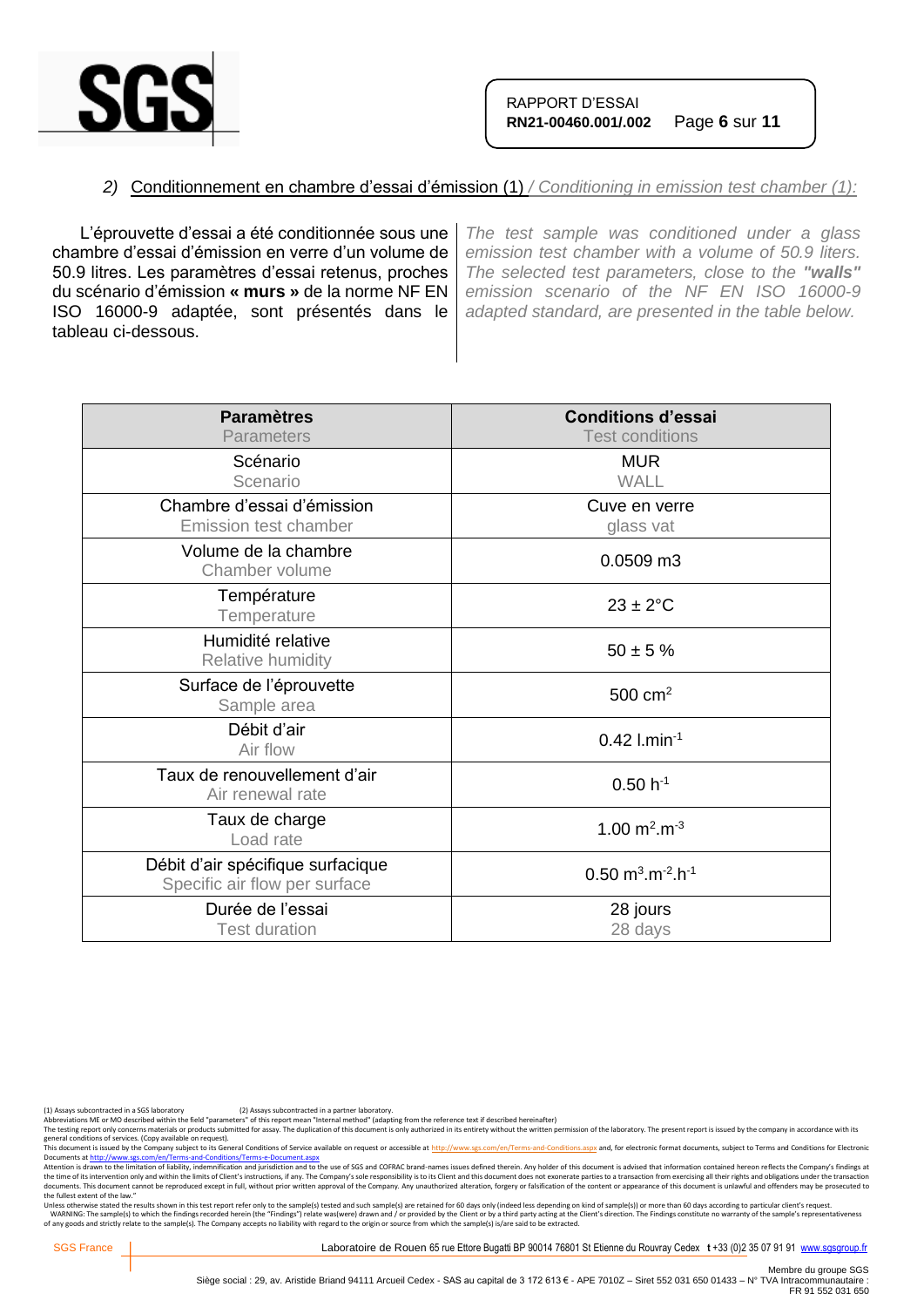

# 3) Conditions de prélèvement des COV et aldéhydes (1) / *VOC and aldehyde sampling conditions (1) :*

Les prélèvements des COV et des aldéhydes par pompage sur support adsorbant spécifique ont été réalisés à 28 jours  $\pm$  1 jour (J28). Les conditions de prélèvement sont présentées dans le tableau ci-dessous. *Samples of VOCs and aldehydes by pumping on a specific adsorbent support were made at 28 days ± 1 jour(D28). The sampling conditions are shown in the table below.*

| <b>Prélèvements</b><br>Sampling           | COV<br><b>VOC</b>          | Aldéhydes<br>Aldehydes |
|-------------------------------------------|----------------------------|------------------------|
| Nombre de tubes<br>Tubes number           | 2                          | 2                      |
| Support adsorbant<br>Adsorbent base       | <b>TENAX TA</b>            | <b>DNPH</b>            |
| Durée de prélèvement<br>Sampling duration | 20 min.                    | 90 min.                |
| Débit<br><b>Flow</b>                      | $200$ ml.min <sup>-1</sup> | 330 ml.min $^{-1}$     |
| Volume prélevé<br>Sampled volume          | 4 I                        | 30 I                   |

### **Suivi métrologique de l'essai**

| Paramètres d'essai                      | <b>Moyenne</b><br>sur 28 jours |
|-----------------------------------------|--------------------------------|
| Température (°C)                        | 22.53                          |
| Humidité (% HR)                         | 50.02                          |
| Taux de renouvellement d'air<br>(I/min) | 0.42                           |

| Paramètres d'essai     |      |  |
|------------------------|------|--|
| Surpression (Pa)       | 28   |  |
| Vitesse de l'air (m/s) | 0.29 |  |

# **Metrological monitoring of test**

| <b>Test parameters</b>  | Average<br>on 28 days |
|-------------------------|-----------------------|
| Temperature (°C)        | 22.53                 |
| Moisture (% HR)         | 50.02                 |
| Air change rate (I/min) | 0.42                  |

| <b>Test parameters</b> |      |  |
|------------------------|------|--|
| Pressure (Pa)          | 28   |  |
| Air velocity (m/s)     | 0.29 |  |

(1) Assays subcontracted in a SGS laboratory (2) Assays subcontracted in a partner laboratory.<br>Abbreviations ME or MO described within the field "parameters" of this report mean "Internal method" (adapting from the referen

The testing report only concerns materials or products submitted for assay. The duplication of this document is only authorized in its entirety without the written permission of the laboratory. The present report is issued

general conditions of services. (Copy available on request).<br>This documents a fister of the Company subject to the Company subject to the Gompany subject to the School of<br>Documents at <u>http://www.ses.com/en/Terms-and-Condi</u> the fullest extent of the law."

Unless otherwise stated the results shown in this test report refer only to the sample(s) tested and such sample(s) are retained for 60 days only (indeed less depending on kind of sample(s)) or more than 60 days according

SGS France | Laboratoire de Rouen 65 rue Ettore Bugatti BP 90014 76801 St Etienne du Rouvray Cedex t +33 (0)2 35 07 91 91 [www.sgsgroup.fr](http://www.sgsgroup.fr/)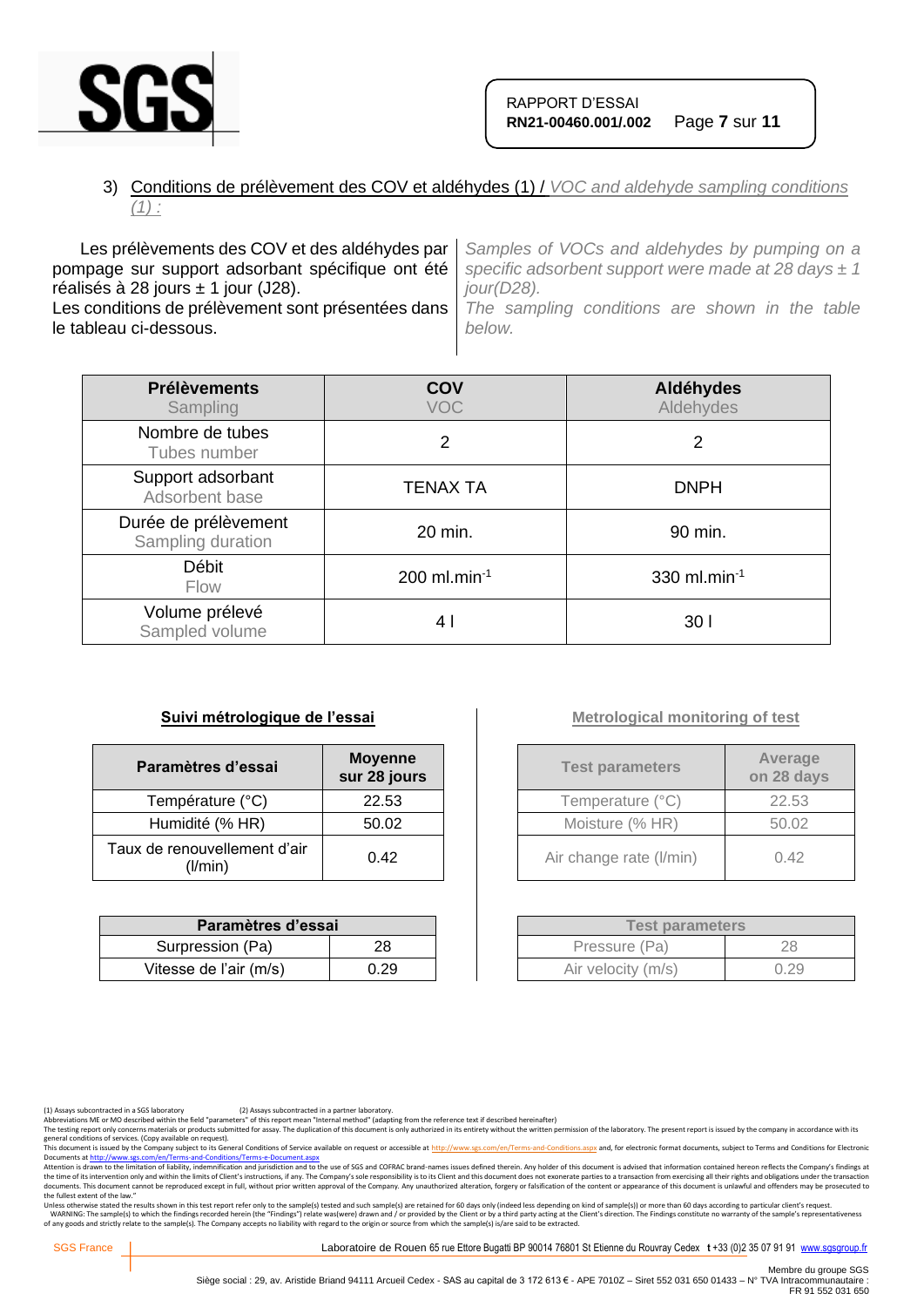

## 4) Méthodes de mesure des COV et aldéhydes / VOC and aldehyde measurement methods:

| Sampling and analysis of VOCs are carried out in<br>accordance with standard NF ISO 16000-6 adapted.<br>The equipment used for VOC analysis in our<br>laboratory is a Markes thermo-desorber and an<br>Agilent gas chromatograph coupled to a mass<br>spectrometer (MS) for identification and a flame<br>ionization detector (FID) for quantification. Each<br>individual compound is quantified by specific<br>calibration.                    |
|--------------------------------------------------------------------------------------------------------------------------------------------------------------------------------------------------------------------------------------------------------------------------------------------------------------------------------------------------------------------------------------------------------------------------------------------------|
| The total VOC concentration (TVOC) is<br>calculated for the compounds eluting between n-C6<br>hexane and n-C16 hexadecane (included) with the<br>toluene response factor.                                                                                                                                                                                                                                                                        |
| Samples and analysis of aldehydes are carried<br>out in accordance with standard NF ISO 16000-3<br>adapted.<br>Sampling are done on cartridges containing silica gel<br>coated with 2,4-dinitrophenylhydrazine (DNPH). In<br>the laboratory, the cartridges are eluted in 5 ml of<br>acetonitrile. This elution solution is then analyzed by<br>high performance liquid chromatography (HPLC) on<br>WATERS Alliance system or equivalent.<br>a i |
| Aldehydes are identified and quantified by<br>specific calibration.                                                                                                                                                                                                                                                                                                                                                                              |
| The background concentrations of VOCs and<br>carbonyl compounds in the test chamber are<br>controlled by sampling on TENAX tube and the<br>DNPH cartridge before testing. According to levels of<br>contamination measured, the blanks were subtracted<br>from the results.                                                                                                                                                                      |
|                                                                                                                                                                                                                                                                                                                                                                                                                                                  |

general conditions of services. (Copy available on request).<br>This documents a fister of the Company subject to the Company subject to the Gompany subject to the School of<br>Documents at <u>http://www.ses.com/en/Terms-and-Condi</u> the fullest extent of the law."

Unless otherwise stated the results shown in this test report refer only to the sample(s) tested and such sample(s) are retained for 60 days only (indeed less depending on kind of sample(s)) or more than 60 days according

<sup>(1)</sup> Assays subcontracted in a SGS laboratory (2) Assays subcontracted in a partner laboratory.<br>Abbreviations ME or MO described within the field "parameters" of this report mean "Internal method" (adapting from the referen

Abbrevations ML or MU described with the held "parameters" of this report mean "internal methor" ledapting from the reference text if elescibed meremalter) without the written permistion of the laboratory. The present repo

Membre du groupe SGS<br>Siège social : 29, av. Aristide Briand 94111 Arcueil Cedex - SAS au capital de 3 172 613 € - APE 7010Z – Siret 552 031 650 01433 – N° TVA Intracommunautaire :<br>FR 91 552 031 650 FR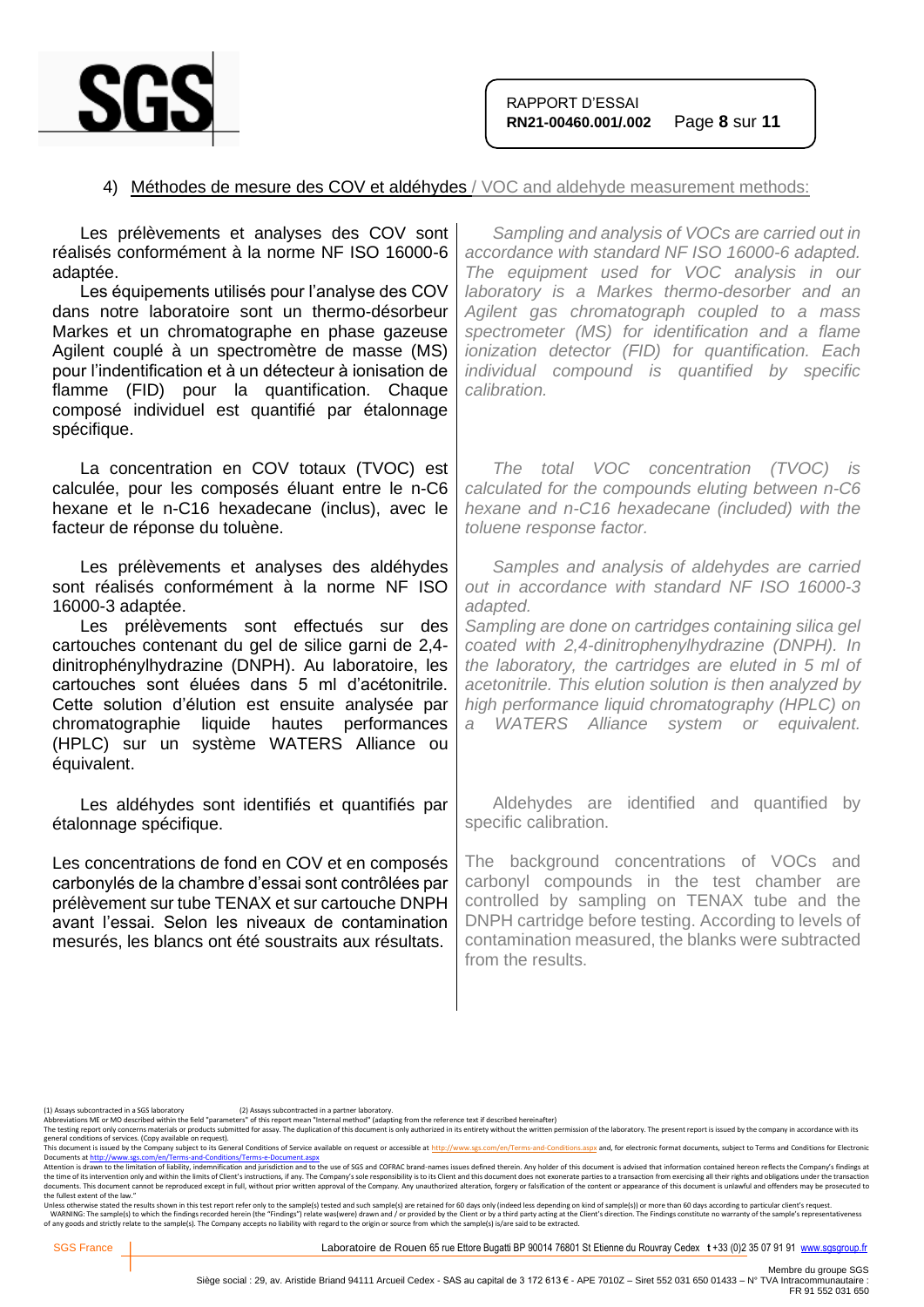

# *5)* Résultats des essais à l'émission / *Result of the emission test*

| Les résultats des analyses selon les normes NF<br>ISO 16000-6 (2012) adaptée et NF ISO 16000-3<br>adaptée (2011) sont présentés dans le tableau ci-<br>dessous.                                                                                                                                                                                                                    | The analysis results according to NF ISO 16000-6<br>(2012) adapted and NF ISO 16000-3 (2011) adapted<br>are presented in the table below.                                                                                                                                                                                                                           |
|------------------------------------------------------------------------------------------------------------------------------------------------------------------------------------------------------------------------------------------------------------------------------------------------------------------------------------------------------------------------------------|---------------------------------------------------------------------------------------------------------------------------------------------------------------------------------------------------------------------------------------------------------------------------------------------------------------------------------------------------------------------|
| Les résultats sont fournis comme la moyenne des<br>2 prélèvements.                                                                                                                                                                                                                                                                                                                 | Results are provided as the average of 2 sampling.                                                                                                                                                                                                                                                                                                                  |
| Les concentrations d'exposition (C) sont calculées<br>selon la formule $C = (SER^*q)/Q$ avec:<br>- SER : la concentration dans la chambre d'essai<br>- q : le débit d'air spécifique au moment de l'essai<br>- Q : le débit d'émission spécifique.                                                                                                                                 | Exposure concentrations (C) are calculated using<br>the formula $C = (SER^*q)/Q$ with<br>- SER: the concentration in the chamber emission<br>- q: the specific air flow at the time of testing<br>- Q: the specific emission rate.                                                                                                                                  |
| Selon le décret n°2011-321 du 23 mars 2011 et<br>l'arrêté du 19 avril 2011 relatif à l'étiquetage des<br>produits de construction ou de revêtement de mur<br>ou de sol et des peintures et vernis sur leurs<br>émissions de polluants volatils, le scénario et le<br>débit d'émission spécifique indiqués dans le<br>tableau ci-dessous ont été appliqué pour ces<br>échantillons. | According to the decree n° 2011-321 of March 23,<br>2011 and the order of April 19, 2011 regarding the<br>Labelling of construction products and covering the<br>wall or floor and paint and varnish on their emissions<br>of volatile pollutants, the scenario and the specific<br>emission rates indicated in the bellow table were<br>applied for these samples: |
| Les résultats sont présentés dans les tableaux des<br>pages suivantes.                                                                                                                                                                                                                                                                                                             | The results are presented in the tables in the<br>following pages.                                                                                                                                                                                                                                                                                                  |

| Débit d'air spécifique au moment de<br>l'essai « q » en m <sup>3</sup> .h <sup>-1</sup> .m <sup>-2</sup><br>Specific air flow at the time of testing "q"<br>in $m^3 h^{-1} m^{-2}$ | Scénario<br>Scenario  | Débit d'émission spécifique « Q »<br>(demandé par le client) en m <sup>3</sup> .h <sup>-1</sup> .m <sup>-2</sup><br>Specific emission rate "Q"<br>in $m^3 h^{-1} m^{-2}$ |
|------------------------------------------------------------------------------------------------------------------------------------------------------------------------------------|-----------------------|--------------------------------------------------------------------------------------------------------------------------------------------------------------------------|
| 0.50                                                                                                                                                                               | Murs / Walls          | 0.50                                                                                                                                                                     |
| 0.50                                                                                                                                                                               | <b>Plafond / Roof</b> | 1.25                                                                                                                                                                     |

(1) Assays subcontracted in a SGS laboratory (2) Assays subcontracted in a partner laboratory.<br>Abbreviations ME or MO described within the field "parameters" of this report mean "Internal method" (adapting from the referen

Abbrevations ML or MU described with the held "parameters" of this report mean "internal methor" ledapting from the reference text if elescibed meremalter) without the written permistion of the laboratory. The present repo

general conditions of services. (Copy available on request).<br>This documents a fister of the Company subject to the Company subject to the Gompany subject to the School of<br>Documents at <u>http://www.ses.com/en/Terms-and-Condi</u> the fullest extent of the law."

Unless otherwise stated the results shown in this test report refer only to the sample(s) tested and such sample(s) are retained for 60 days only (indeed less depending on kind of sample(s)) or more than 60 days according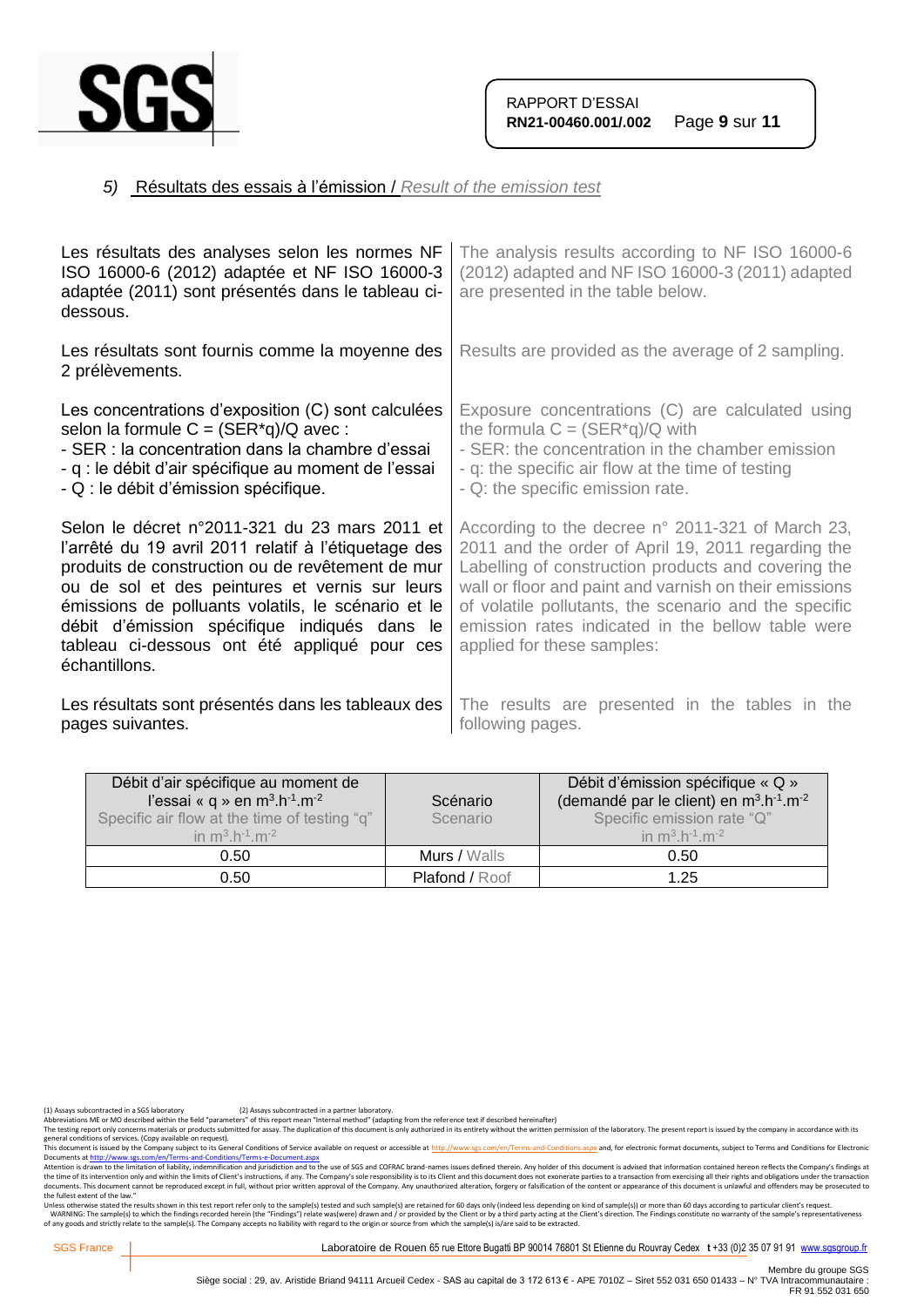

RAPPORT D'ESSAI **RN21-00460.001/.002** Page **10** sur **11**

# **RESULTATS / RESULTS**

| Paramètre testé<br><b>Tested parameters</b>                                                                        | Concentration d'exposition ( $\mu$ g.m <sup>-3</sup> )<br>Exposure concentration ( $\mu$ g.m <sup>-3</sup> ) |                                                 | <b>Classe d'émission</b><br>Class of emission |
|--------------------------------------------------------------------------------------------------------------------|--------------------------------------------------------------------------------------------------------------|-------------------------------------------------|-----------------------------------------------|
|                                                                                                                    | <b>Scénario MUR</b><br><b>WALL Scenario</b>                                                                  | <b>Scénario PLAFOND</b><br><b>ROOF Scenario</b> |                                               |
| <b>TVOC (28j)</b>                                                                                                  | 392                                                                                                          | 157                                             | A+                                            |
| Toluène                                                                                                            | <30                                                                                                          | $30$                                            | A+                                            |
| Tétrachloroethylène                                                                                                | $25$                                                                                                         | $25$                                            | A+                                            |
| Ethylbenzène                                                                                                       | < 75                                                                                                         | < 75                                            | $A+$                                          |
| Xylène                                                                                                             | $20$                                                                                                         | $20$                                            | $A+$                                          |
| <b>Styrène</b>                                                                                                     | $25$                                                                                                         | $25$                                            | A+                                            |
| 1,2,4-Triméthylbenzène                                                                                             | < 100                                                                                                        | < 100                                           | $A+$                                          |
| 1,4-Dichlorobenzène                                                                                                | <6                                                                                                           | <6                                              | A+                                            |
| 2-Butoxyéthanol                                                                                                    | < 100                                                                                                        | < 100                                           | $A+$                                          |
| Formaldéhyde                                                                                                       | $5$                                                                                                          | $5$                                             | A+                                            |
| Acétaldéhyde                                                                                                       | $20$                                                                                                         | $20$                                            | A+                                            |
| Emissions dans l'air intérieur* (classe la plus pénalisante)<br>Emissions to indoor air* (the most critical class) |                                                                                                              |                                                 | $A+$                                          |

La classe d'émission est établie sur la base des mesures réalisées après 28 jours en chambre d'essai.

The class of emission is established based on measurements made after 28 days.

(1) Assays subcontracted in a SGS laboratory (2) Assays subcontracted in a partner laboratory.<br>Abbreviations ME or MO described within the field "parameters" of this report mean "Internal method" (adapting from the referen

The testing report only concerns materials or products submitted for assay. The duplication of this document is only authorized in its entirety without the written permission of the laboratory. The present report is issued

general conditions of services. (Copy available on request).<br>This documents a fister of the Company subject to the Company subject to the Gompany subject to the School of<br>Documents at <u>http://www.ses.com/en/Terms-and-Condi</u> the fullest extent of the law."

Unless otherwise stated the results shown in this test report refer only to the sample(s) tested and such sample(s) are retained for 60 days only (indeed less depending on kind of sample(s)) or more than 60 days according